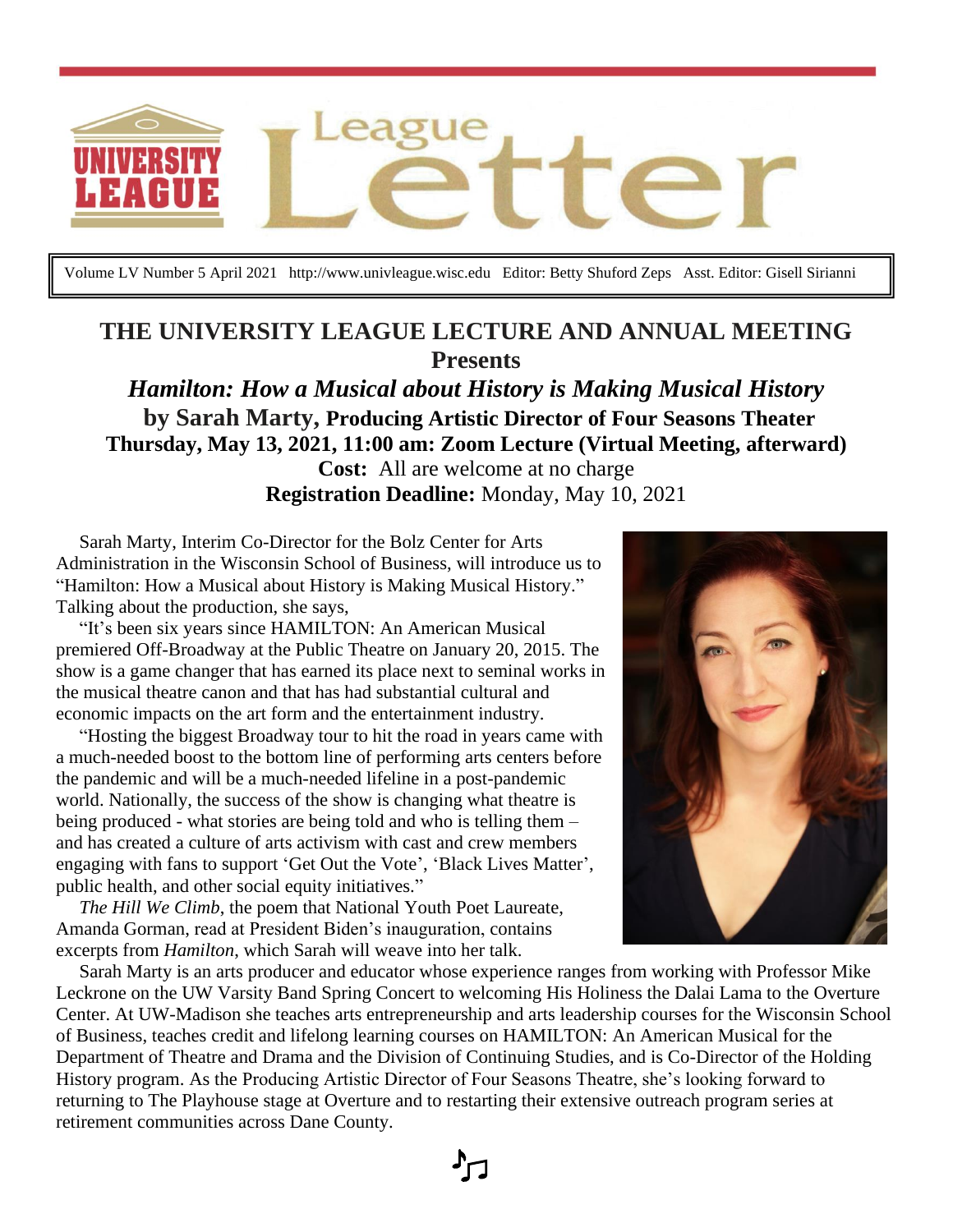#### **Something About Alexander Hamilton**



Alexander Hamilton was born on the Caribbean island of Nevis either on January 11, 1755 or 1757 (the exact date is uncertain) and was killed in a duel with Aaron Burr, July 12, 1804. He was an American statesman, politician, legal scholar, military commander, lawyer, banker, and economist. Hamilton was one of the [Founding](https://en.wikipedia.org/wiki/Founding_Fathers_of_the_United_States)  [Fathers of the United States](https://en.wikipedia.org/wiki/Founding_Fathers_of_the_United_States) and an influential interpreter and promoter of the [U.S. Constitution,](https://en.wikipedia.org/wiki/U.S._Constitution) as well as the founder of the nation's financial system, the [Federalist Party,](https://en.wikipedia.org/wiki/Federalist_Party) the [United States](https://en.wikipedia.org/wiki/United_States_Coast_Guard)  [Coast Guard,](https://en.wikipedia.org/wiki/United_States_Coast_Guard) and, in 1801, the *[New York Post](https://en.wikipedia.org/wiki/New_York_Post)* newspaper. As the first [secretary of the treasury,](https://en.wikipedia.org/wiki/United_States_Secretary_of_the_Treasury) Hamilton was the main author of the economic policies of [George Washington's](https://en.wikipedia.org/wiki/George_Washington) administration. He is generally regarded as an astute and intellectually brilliant politician and financier, if often impetuous, a characteristic that directly led to his fatal duel with Burr. His ideas are credited with laying the foundation for American government and finance.

**\*\*\*\*\***

#### **Registration Instructions**

You will find the Registration Form on Page 11 along with instructions on how to register either by email or by US mail. While there is no charge for the program, you are invited to include a donation to a scholarship fund with your registration.

If you have questions about the technology, you may contact either:

President Joan Leffler at university.league2017@gmail.com or Assistant Program Chair Elaine Rosenblatt at [elaine.rosenblatt@uwmf.wisc.edu.](mailto:elaine.rosenblatt@uwmf.wisc.edu)

On Wednesday, May 12, 2021, Joan Leffler will email you the link to the Zoom. Beginning at 10:30 am on Thursday, May 13, 2021, the Zoom link goes live, so you may enter the meeting at that time.

Please visit: univleague.wisc.edu/programs for more information and to download your registration form. You may register by email to university.league2017@gmail.com, or by snail mail to: The University League, Inc. P.O. Box 5064, Madison, WI 53705-6488

#### **Registration Information:** [univleague.wisc.edu/programs](http://univleague.wisc.edu/programs)

Note from the Editor: This issue of *The League Letter* will be the very last issue that I will edit. I have been involved with The University League in many roles since 1964; the most enjoyable and rewarding has been as editor of the newsletter. Thank you to all you Leaguers who have helped with submissions, news, updates, and in the last few years, pictures – in color no less. It's been a great ride! *Cheers, Betty Zeps*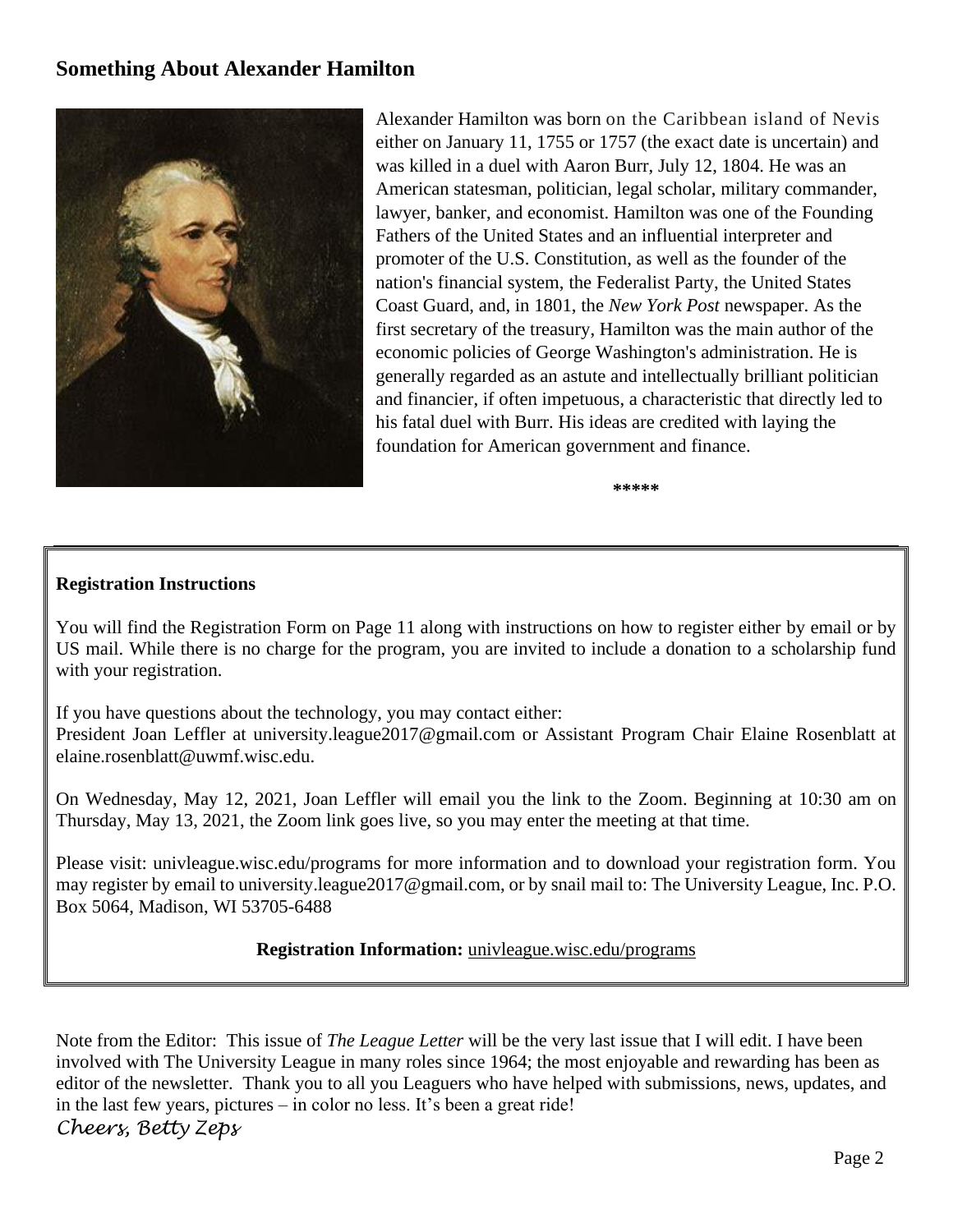## **FROM THE PRESIDENT'S DESK**

#### Greetings, League Members,



It is now April, and this is the last *League Letter* for 2020-2021, a year that none of us will ever forget. Before our year ends on May 31, we will have a burst of activity.

Before I talk about some of those activities, let me express my heartfelt gratitude to the Board, our committee chairs, committee members, the Interest Group Leaders, donors who have generously supported scholarships and Great Dane Readers, and to all who have freely given their time and expertise in a difficult year. You have proven your mettle!

Our final Program of the year will feature Sarah Marty, a multi-talented authority on Madison's arts scene. Some of you already know Sarah from the courses she teaches on *Hamilton*, or as the Artistic Director of the Four Seasons Theatre. Her presentation is well timed: *Hamilton* is returning to the Overture Center in 2021-2022 for a second run and promises to be as

big a sensation as it was during its first national tour. We invite you to attend Sarah's well-informed presentation to learn how and why *Hamilton* has revolutionized American musical theater.

We are in the final weeks of the Annual Scholarship Benefit campaign, which ends April 30. My sincere thanks to all who have contributed--100 so far--and I urge those who haven't yet to do so as soon as possible. Your dollars go directly to pay for student scholarships next year. The funds that the you donates are distributed proportionately to all schools and colleges on campus. This means that deserving students in any area of study at the UW are potential recipients. Just think of how widespread your gifts are, and how they have helped so many students over the years. Our legacy of giving is a deep source of pride for all of us.

This is the time of year for sending Pay-in-May membership renewal forms. Look for yours around the end of this month. Please complete and send in your renewal at your earliest convenience. Your membership renewal is the basis for maintaining accurate information in the Yearbook and for planning our operating budget through next year. This year, after sustaining losses in membership, I must share with you the news that the Board, after careful discussion, voted to raise the yearly dues to \$40 for a single member, and \$50 for one member plus another household member. We cannot sustain our operational costs, which include printing, duplicating, postage, along with tax preparation, insurance, and other nonprofit-related fees, at current dues levels. This is the first dues increase in 14 years, since 2007. I hope that all of you will understand and, with your renewal, help to keep the University League strong.

I look forward to seeing you at the Annual Meeting following Sarah Marty's talk on May 13. That is where we will vote on the new slate of Board candidates for 2021-2022 and say farewell to outgoing Board members and committee chairs who have done so much to keep the University League vibrant as we made our way through the past year. As an organization, our collective enthusiasm and energy prevailed despite pandemic challenges, proving that we are adaptable even to a nearly unprecedented world-wide health crisis.

# *Joan Leffler*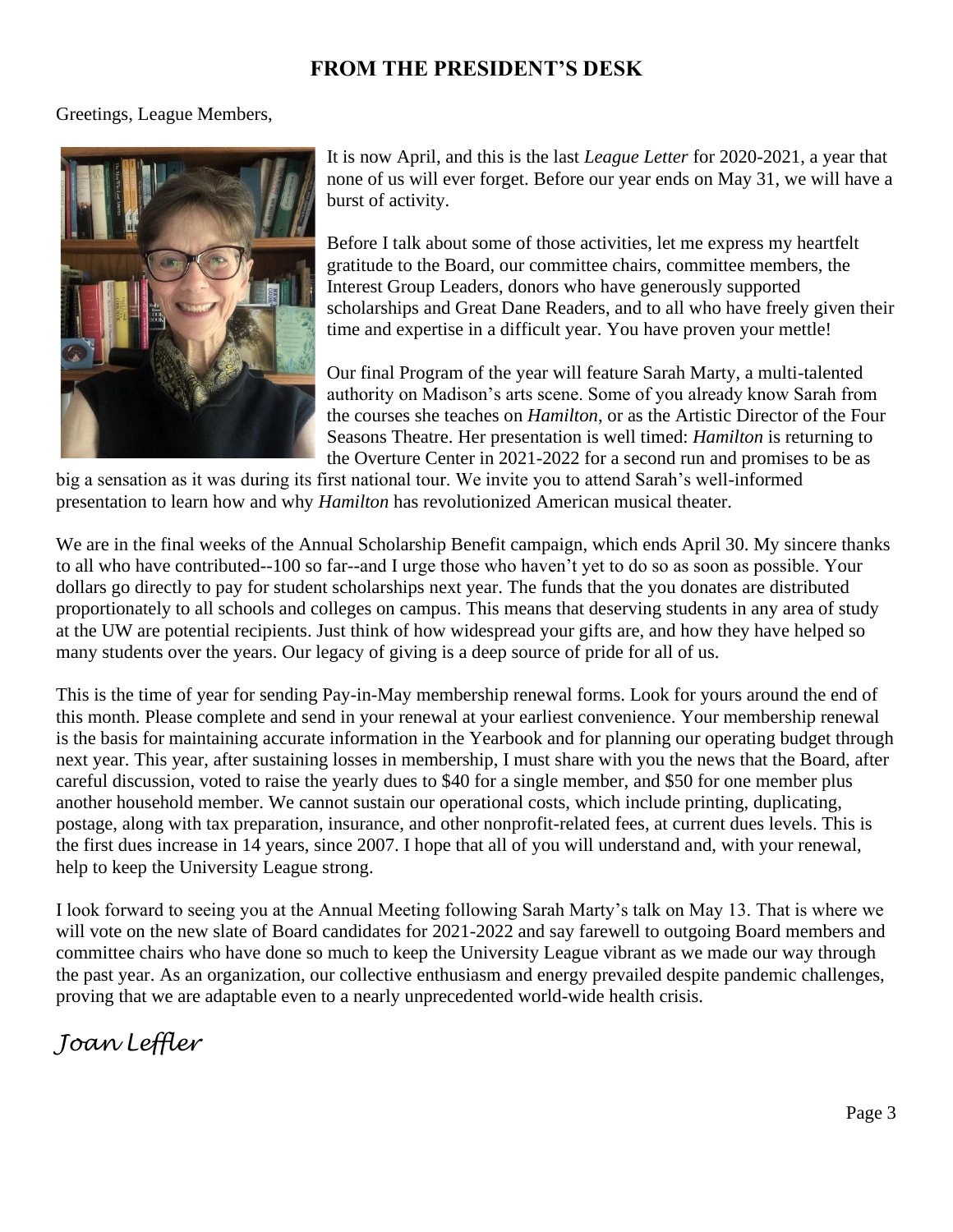# **KUDOS TO OUR SCHOLARSHIP STUDENTS**

With your help our 2020 scholarship winners have flourished, in spite of the Covid Pandemic! In their own words…here's how….



**Andrew Rodriguez.** Yes, the pandemic has impacted my life in several ways both positively and negatively. The first major impact the pandemic has caused is the inability to go back to campus this semester. Due to the virus being highly contagious and having family members that are at high-risk of dying if they become infected by the virus, I was forced to stay home for the well-being of my family. Also, missing out on going back to campus and partaking in campus activities has also impacted me in a variety of ways. The most notable is not being able to constantly visit my friends and go to places where we used to meet pre-Covid. I am a person who loves spending time with friends and being able to go out occasionally and enjoy the city of Madison. The pandemic has impacted me positively as well. Working in a virtual environment and not having the "normal" structure

of a class schedule has really improved my self-discipline skills. Having to focus for long periods of time and not giving in to the temptation of using my phone while in lecture has improved. Working on self-care and my mental health has also been improved during the pandemic. I have been able to work out from home, enjoy time with family and having time for myself has positively impacted me!



**Ayden Schultz.** The pandemic has had both good and bad effects on my academic routine. First and foremost, it has changed how much of my day is dedicated to my studies. Virtual learning allows me a lot more flexibility in how I attend to my studies. Without the need for a commute to campus, in between classes, or to and from the dining hall, the time I spend daily on academics is reduced significantly. This allows me to spend more time on my hobbies and other interests. While the academic aspect of my routine during the pandemic has its pros and cons, my social life has taken the largest negative toll. The lack of in person interactions I would usually have on campus has severely restricted my ability to meet new people and spend time with friends I already know. The student radio station on campus, WSUM, was a frequent hangout spot of mine during the last few semesters.

Due to the pandemic however, the station has largely shutdown, leaving me with few opportunities to see some of my closest friends and colleagues. This deprivation of human connection has certainly led to loneliness, but by staying dedicated to my studies and interests I've managed to keep myself busy and active. Sometimes the quiet that has defined this semester is also refreshing too. The time I've spent with myself this semester has led to new ideas and interests I may have not explored if faced with the hectic routine I was used to during previous semesters."



**Mackenzie Kerchefski.** If this pandemic has taught me anything it's never to take for granted what you classify as "normal." Never would I have thought that I wouldn't have the option to be taught in-person. Academically, I'm sure for most individuals this has been a struggle. No matter how great the professor or TA, listening to a pre-recorded lecture or live on a Zoom call cannot compare to being able to take a seat in a classroom. I am so much more appreciative towards my education and am grateful for the university's best effort to ensure that courses will still be taught with the world-class quality UW-Madison is known for. I wish I didn't have to think twice about going to hang out with my friends, visiting my grandparents, or even going to a store, but unfortunately thoughts like that occur every day for me. I honestly cannot wait for the day when I don't have to worry about those things!

"Just as April showers bring May flowers, your generous dollars inspire UW scholars", like these three scholarship winners! We've made this year's "Stay at Home Scholarship Benefit" one of the best ever! Thank you!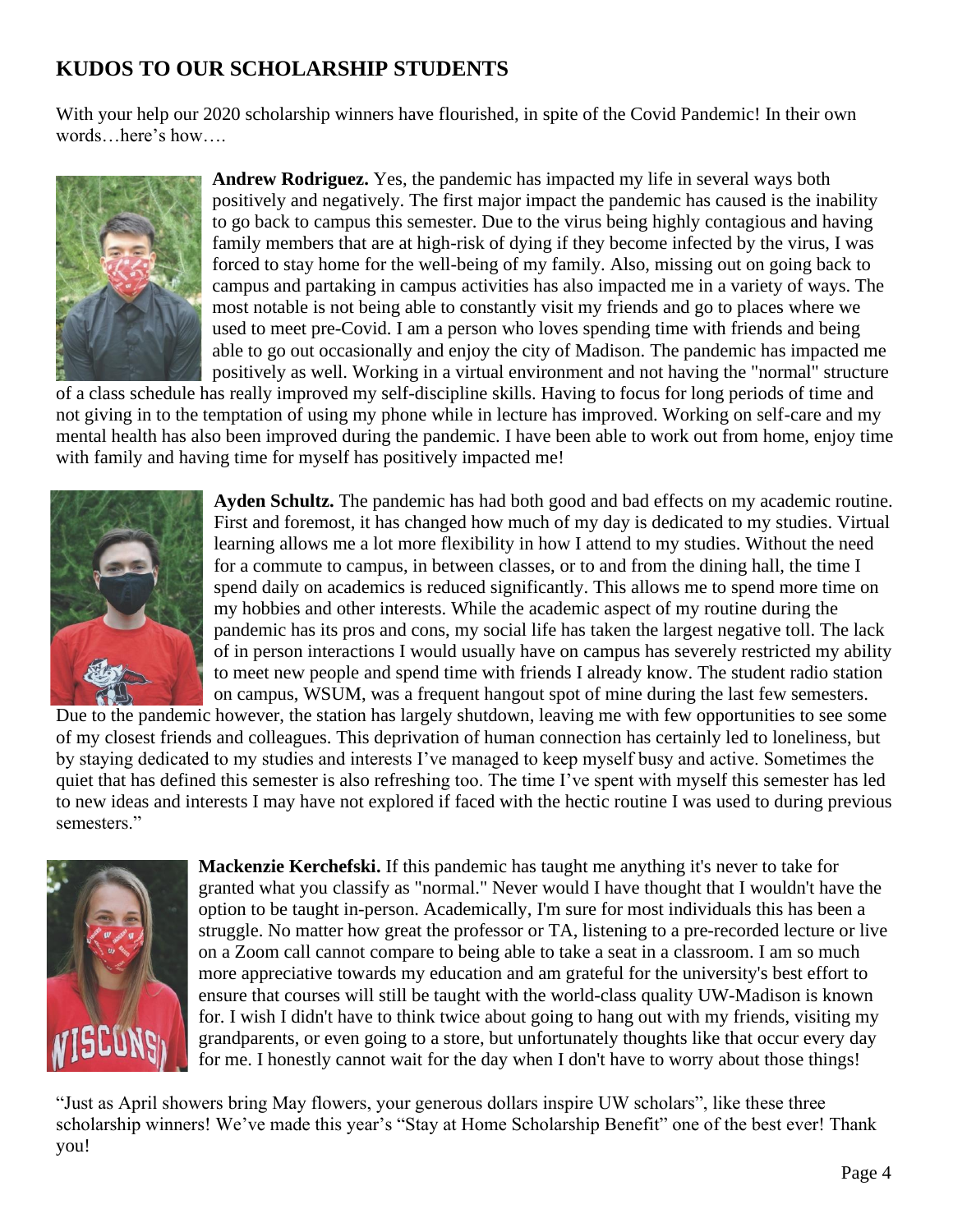## **PROFILE OF A PAST PRESIDENT: Margaret Hickman**



Speaking with Margaret Hickman on Zoom from her home at Oakwood West, it soon became clear that she is a member of the Greatest Generation—those who lived through the Depression of the 1930s and fought in or worked on the home front during World War II. We have much to learn from their experiences.

Margaret was born in 1928 and grew up on her family's farm in Iowa. Some of her earliest memories are of life during the Depression, followed by the drought and devastation of the Dust Bowl, which lasted through most of the 1930s. Her family was fortunate not to lose their farm, as so

many did, but life nevertheless was hard for everyone. There was very little complaining -- what good did that do? -- but a lot of hard work. All were in the same boat and helped each other to survive. Families grew and preserved practically all their food except for certain basics like flour and sugar, which required an occasional trip to the grocer's.

Margaret met her future husband, Jim Hickman, in the 9th grade. Theirs was an instantaneous and lifelong partnership that lasted until Jim's death in 2006. They remained in Iowa for college, Margaret receiving her degree in Home Economics from Iowa State University and Jim eventually earning his doctorate in Mathematics and Actuarial Science at the University of Iowa, where he then taught for 11 years. During Jim's PhD studies, Margaret worked as the food manager and supervisor at the dormitory that housed over 700 men. It was hard work, each day a special challenge with considerable pressure, but she loved the job. The Hickmans (whose family now included two sons and a daughter) moved to Madison in 1971 after Jim was offered a faculty position at the UW-Madison School of Business. In Madison, Margaret became involved in civic organizations, her church and University League, where she served in several Board positions, committees and as President in 1988-1989. Jim taught for many years, then became Dean of the Business School, where he oversaw the building of the Business School's new home, Grainger Hall, which opened in 1993. University League during Margaret's presidency was different than later ones because women are now able to make so many more choices in education, community service, recreational activities and paid employment. There were more members (at one point about 900); the Annual Scholarship Benefit fundraiser consisted of a gala event. Some included a circus, a dinner dance, or a concert performed by UW musicians. These required a tremendous amount of effort to plan and carry out and were subsequently replaced by the Stay-at-Home fundraiser that we have today. One of Margaret's favorite memories as President is of a League-sponsored program held at the Concourse Hotel that drew over 500 people, who came to hear author and historian Stephen Ambrose speak.

Throughout their lives, Margaret and Jim were strong believers in the value of education and how it can change lives for the better. As a "Thank You" for the advantages that education has brought to her and her family, she established the University League Margaret McKee Hickman Endowed Scholarship at the UW Foundation. This is an enduring legacy that will perpetually help support Business School students. Margaret has seen the soaring cost of tuition and fees make it difficult if not impossible for low income deserving students to attend the University. She hopes that in time, her endowment will grow sufficiently to yearly cover the full cost of a student's fees and tuition (currently \$10,600).

During the pandemic, Margaret has been writing essays on various topics central to her life, describing her experiences and the changes that have occurred. They are memoirs for her family to pass on to future generations, and they are also first-hand descriptions of another era whose values and perseverance serve as examples for us today. Margaret has led a long, productive, and interesting life and the University League has been an important part of it.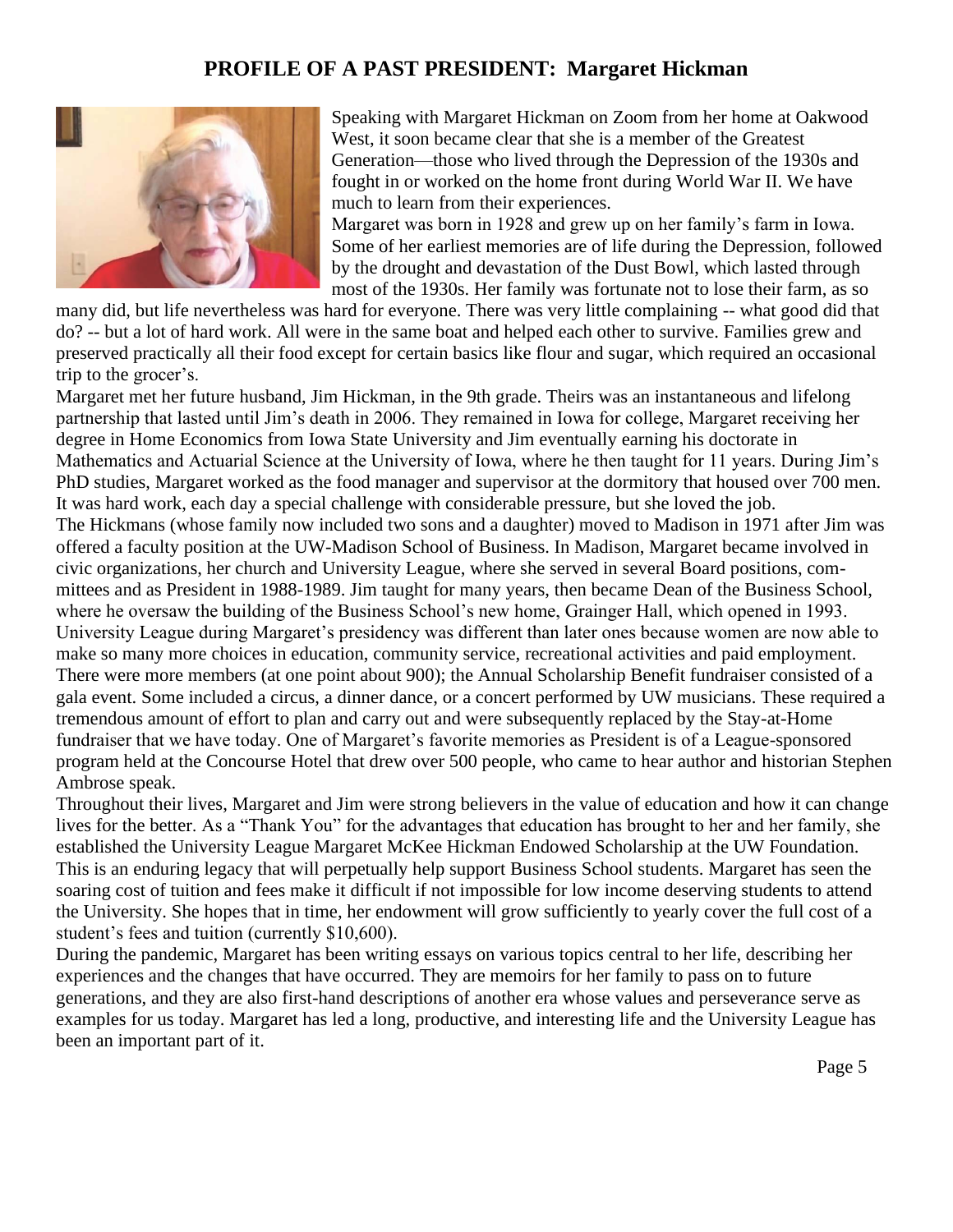# **INTEREST GROUP NEWS**

**The International Foods Interest Group** is still staying safe by staying separate. The following recipe is courtesy of Joan Hall who has saved all of our dinner menus going back many years. For the newsletter, I am including only recipes with easy to find ingredients. Our Asian, African, and some South American cuisine recipes call for hard to get ingredients. Our group then has one person buy that ingredient and share with the other dinner parties. Let me know if you want to branch out and try different cuisines.

**Stuffed Chicken Breasts** Serves 6 (From a Northern Italian Dinner in 1989)

| 3 whole chicken breasts                   | 1 T olive oil                                    |
|-------------------------------------------|--------------------------------------------------|
| 6 slices prosciutto (about ¼ pound)       | 1 chicken bouillon cube, crushed (or 1 t "Better |
| 6 very thin slices Italian fontina cheese | than Bouillon")                                  |
| 3 fresh sage leaves (or ground sage)      | 1 cup dry white wine                             |
| $\frac{1}{2}$ cup flour                   | Salt and freshly ground pepper to taste          |
| $\frac{1}{2}$ cup milk                    | 1/3 cup whipping cream                           |
|                                           |                                                  |

3 T butter

 Skin, bone, and split the chicken breasts (or purchase skinless, boneless breasts). Pound to an even thickness. Put 1 slice prosciutto, 1 slice fontina, and half a sage leaf (or a pinch of ground sage) on each breast. Roll up the chicken breasts and secure with a toothpick or two. Spread flour on a cookie sheet. Dip breasts in milk, then roll in flour to coat. Melt butter with oil in a large skillet. When butter foams add chicken breasts. Cook over medium heat until golden on all sides.

Add bouillon cube (or substitute) and  $\frac{1}{2}$  cup wine and stir to be sure the bouillon cube dissolves completely. Season with salt and pepper. When wine is reduced by half, add the remaining wine. Cover skillet and reduce heat, and simmer for about 20 minutes or until chicken is tender. Turn chicken a few times during cooking. Add a little more wine if the sauce looks dry.

 Place chicken on a warm platter. Increase heat and add cream. Deglaze skillet by stirring to dissolve meat juices attached to the bottom. Taste and adjust for seasoning, then spoon over chicken. Serve immediately. (It goes well over rice.) {Adapted from Biba Caggiano's *Northern Italian Cooking*}



Larry Hubbard, who did the presentation, and Linda Bauman are making sure that the March choice of wine is perfect for the group's palate.

#### **Wine Divas and**



**Dudes:** For our March virtual meeting, the Wine Divas & Dudes Interest Group traveled to Chile (in our minds and with our glasses) as we learned about their flagship wine, Carmenere. This is a red wine grape from the Cabernet Sauvignon family and the name is from the French work meaning crimson. This deep red color wine matches with most food. Although the vine was originally from France, now 97% of Carmenere wine is from Chile, chiefly in the Colchagua Valley, Rapel Valley and Maipo Province. If you are interested in trying different wines join us each month. Contact Elaine Rosenblatt at elainer49@gmail.com to join.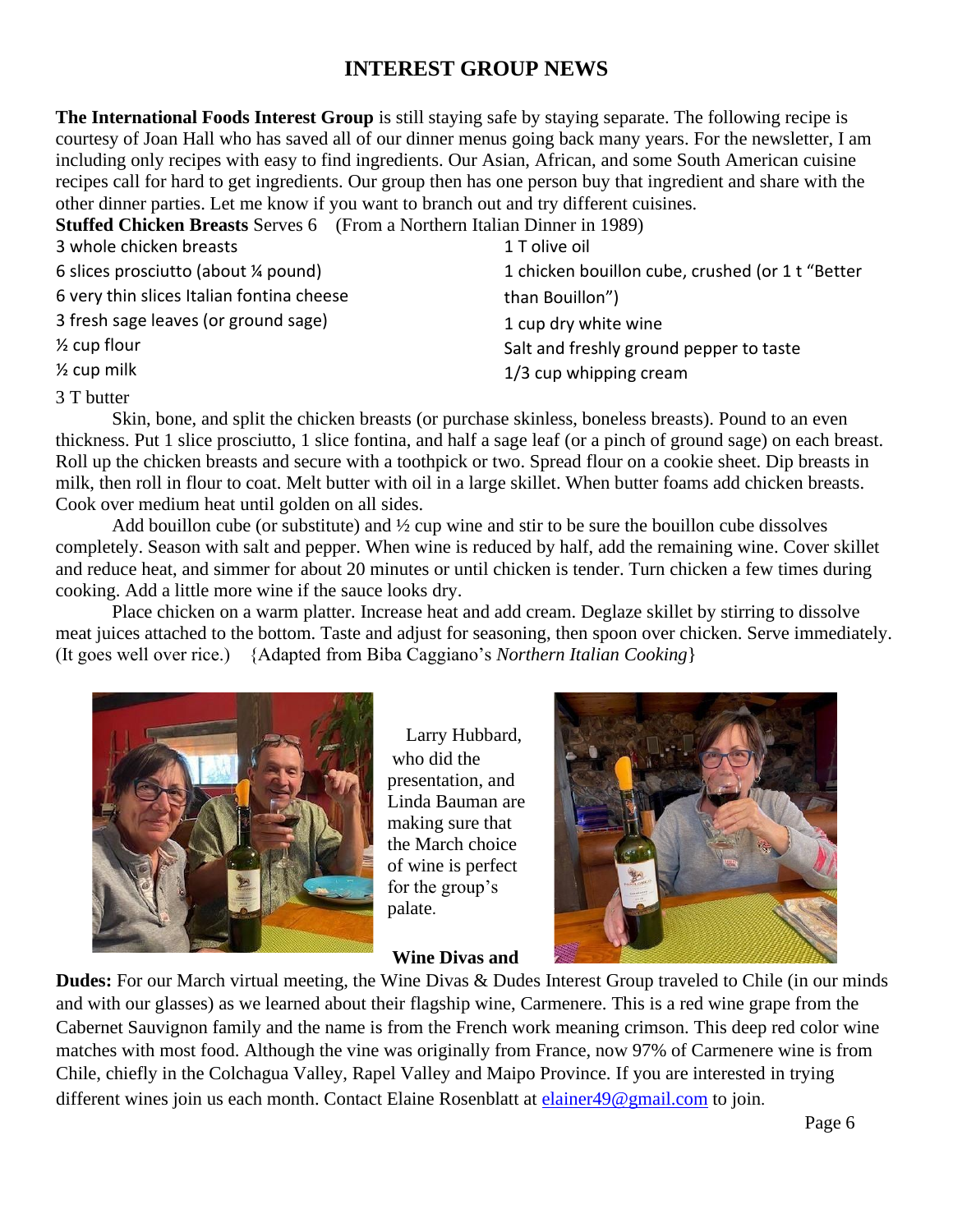

The University League **Bird Group** met to begin observing the springtime bird migration and viewing birds in the area. We meet early (usually 9:00 am) Fridays at selected places by our leaders, Roma Lenehan, and Jill Feldkamp. On March  $12<sup>th</sup>$ , we met at Babcock Park in McFarland, then went to Lewis Park and then to Upper Mud Lake. There were ten (10) of us who had a very enjoyable time—we saw more than fifteen (15) varieties of birds, ducks, and colorful landscapes. On March 19<sup>th</sup>, we visited the Goose Pond off Hwy. 51 north near DeForest. We saw another group of beautiful birds—the song sparrows were singing to us, and although it was a bit chilly there were eight (8) of us looking into our binoculars and telescopes



for a few hours. Again, the landscapes, color this time of year, birdsongs and the distinctive rattling call of the Sandhill Cranes were awesome, along with the flights of the Tundra swans around us. On March  $26<sup>th</sup>$ , we gathered at Gov. Nelson State Park to enjoy more bird watching. It is a treasure of fun. These birdwatchers are full of knowledge and bird news!!!

#### **Armchair Travelers:**

This interest group has had many excellent programs this

year, despite Covid restrictions. Our group has grown in membership to 50 members that includes many new members to League. Thank you to Joan Leffler for hosting our zoom meetings for the period from October 2020 to May 2021. We had an excellent presentation "Travel Tips During Covid 19 Pandemic" from Elaine Rosenblatt, our own Travel Nurse, who provided guidelines on travel precautions and avoid

December, Dr. Julie Dahl from the UW-Madison Director of Language Programs in Spanish, Portuguese, presented her family's experience living in "Inner Spain" and their cultural experiences living outside the usual travel box. She has been visiting Spain for 25 years.

In February, Dr. Christopher Kleinhenz, who taught medieval Italian Literature at UW-Madison for forty years, presented on Hill Towns of Tuscany, their culture, exquisite food, and historical sites to explore. He is returning on April 5th, 2021 to present on Florence and one of her famous citizens, Dante. Please contact mjwillis@wisc.edu, if you wish to attend this zoom meeting at 7:00 pm.

**French Conversation and Literature Group: \*\*Note from Jan Tymorek in reference to the introduction of** the Interest Group article in the March newsletter: "I was grateful for the acknowledgement in the last newsletter after resigning from being the "chef" of the French Conversation and Literature Group, but also very embarrassed, first of all for resigning in the middle of the year (but family obligations have gotten in the way) and secondly because I do not at all deserve that kind of credit. I have been a member of the group for many years but not the leader. Many of us have taken turns. True I have taken many turns :-) BUT many other people have served as leader and I wouldn't want anyone to feel slighted. It is definitely a responsibility many of us have shared and I do not deserve (really!) such credit." Thank you, Jan, for sending this correction and also for your service to the group.

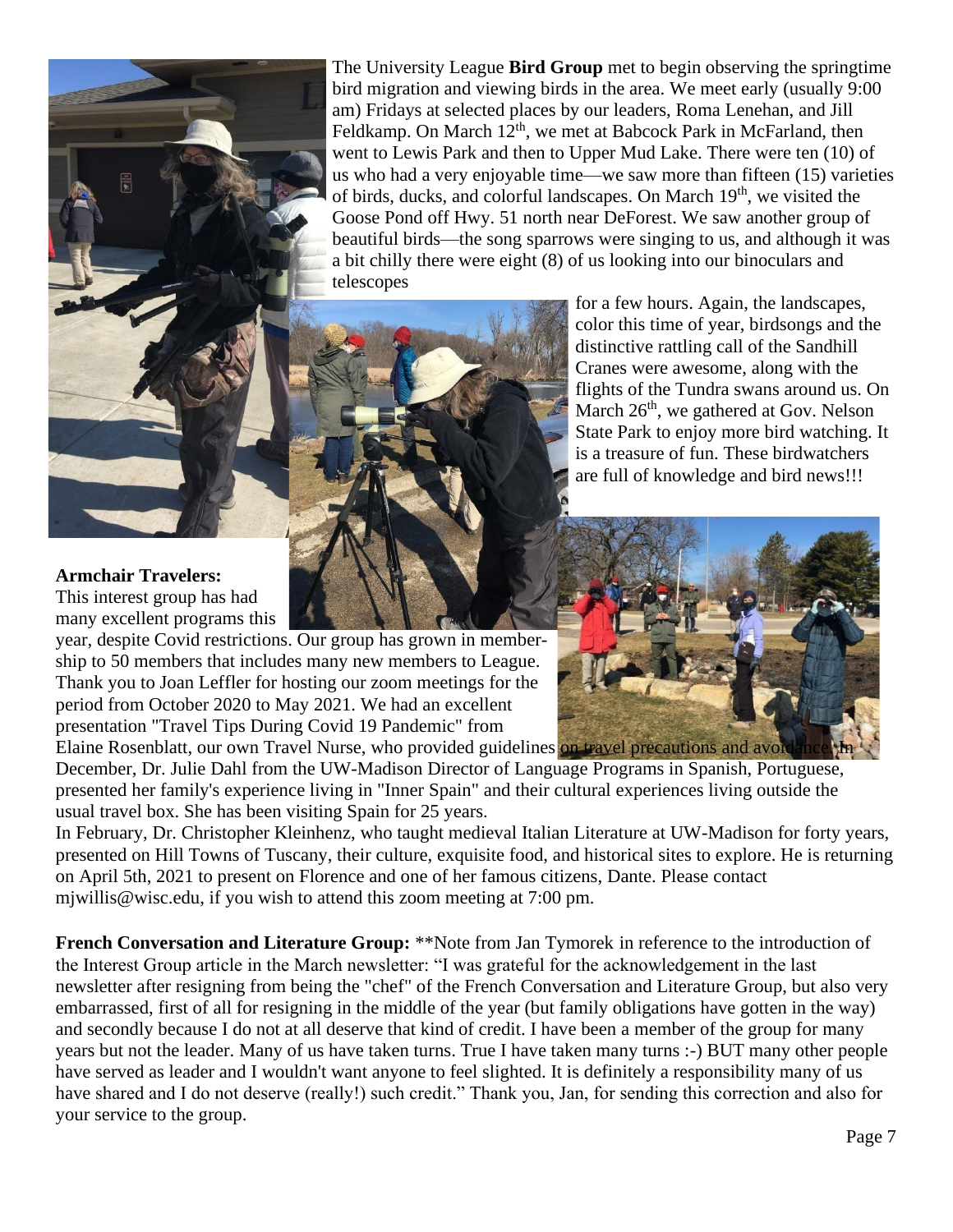**Genealogy:** What a great year! We increased our membership to 27. Our zoom meetings since Covid 19 have included Joyce Waldorf (Nigbor) speaking on "How to Put Research Findings All Together", discussing the many genealogy books she has written on her family members. One member commented that Joyce's presentation was so motivating given the fact that when she started this genealogy research as a young adult, there was no internet or Ancestry!

In the month of April, several members plan to discuss some of their family research.

On May 24, Lori Bessler, researcher from the State Historical Society is presenting Interesting Historical Features of Ellis Island at 7:00 pm via zoom. Please join us. Contact Mary Jo Willis at mjwillis@wisc.edu. if you want to join the zoom meeting

#### **Pre-pandemic get-together: Third Monday Book Discussion Group** at Ruth G. Johnson's home in 2018



Elisabeth de Boor, Ruth G. Johnson., Elinor Koepcke, LaVonne Senn, Linda Mayfield, Mary Ellen Gerloff, Carol Kiemel, Joanne Schalch, Roma Rowlands

Some thoughts about the **Third Monday Book Discussion Group** from Karen Harris:

Covid-19 has greatly affected the Third Monday Book Group this year with attendance lower by 50-75% due to the need to use Zoom rather than meet in person. Discussions have been very worthwhile and engaging, but many members simply do not have the capability to use Zoom or are uncomfortable meeting with that format. On a positive note, those who have participated have mastered good Zoom etiquette!

With many members now receiving the vaccine, the group has begun discussing the possibility of meeting in person in May: indoors or outdoors; masked or unmasked. A final decision will be reached at our April meeting when members can express their preference. Consideration will be given to the Covid restrictions at that time.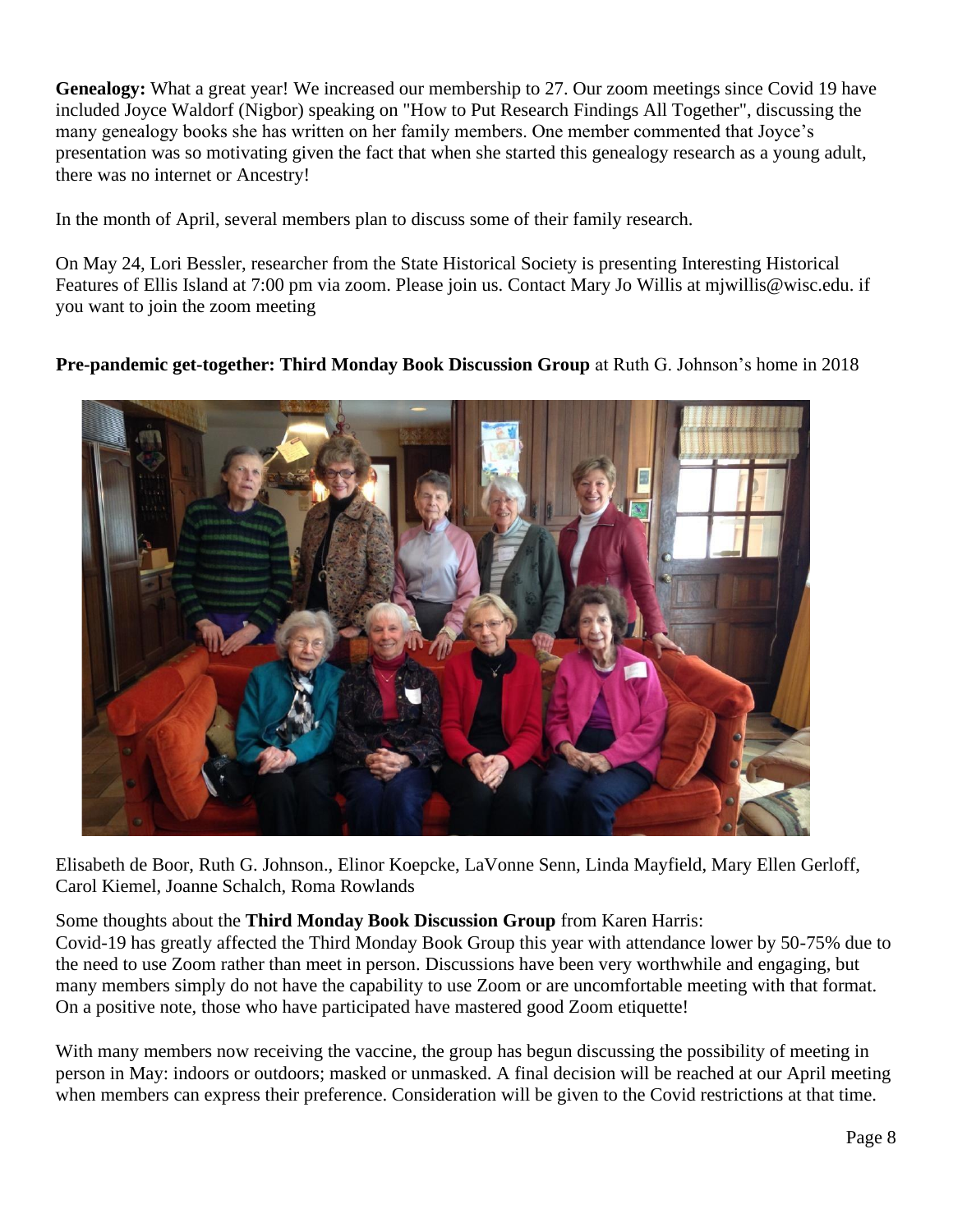# **KNOW YOUR COMMITTEES: Long-Range Planning and Policy --** Mary Jo Willis, Chair

The University League's Long-Range Planning and Policy Committee (LRPP) was formed to serve the President and Executive committee. It acts as a sounding board and support for the President and Board of Directors in developing new initiatives and consists of 6 members appointed by the President to serve 3-year terms. It also has three ex-officio members: The President, President-Elect and Immediate Past President. With Covid 19 restrictions in place, we have been meeting via zoom which isn't as much fun as when we are meeting in person. (No tasty treats or good coffee to keep us on topic!)

The committee meets as needed, lately monthly, except in the summer months. This past year, the Long-Range Planning and Policy Committee members have led the Board and other University League members in the development of our new 5-year Strategic Plan for 2020-2025. This document guides the organization in continuing to build our membership, present exceptional programs for our members, pursue new technologies to take our organization forward by our enhanced website, provide technology education for our Board and members, and add more efficient database management (to name a few of our many actions this year).

University League Committees benefit from other initiatives performed by the LRPP Committee. We work with the Committee Chairs and the Board to strengthen or develop new policies to guide their endeavors in meeting the mission of UL.

The LRPP Committee also develops job descriptions for new positions such as the new Database Manager and Technology Committee Chair, and keeps the job descriptions current. These job descriptions are so important to the performance of Board members and committee chairs. We strive to make our volunteering easier and rewarding.

Every year, two new persons are appointed to the committee. Please consider joining us. Let your interest be known to the President.

## **MEMBERSHIP**

#### **ATTENTION ALL MEMBERS**:

Please check your directory listing in the *2020-2021 Yearbook* and send corrections/changes to Cindy May, clmay@wisc.edu or phone 848-9291.

THANK YOU!

## **BOOK LIST FROM THE CANDLELIGHT CONCERT**

To all who attended University League's December 4 Candlelight Concert:

Many of you expressed an interest in the books that Trevor Stephenson referenced in the Q and A session after Friday night's concert. Here is a list of titles:

*Evening in the Palace of Reason*, by James R. Gaines *How Equal Temperament Ruined Harmony (and why you should care*), by Ross W. Duffin *J. S. Bach, Oxford Composer Companion*s—Edited by Malcolm Boyd *Music in the Castle of Heaven*, by John Eliot Gardiner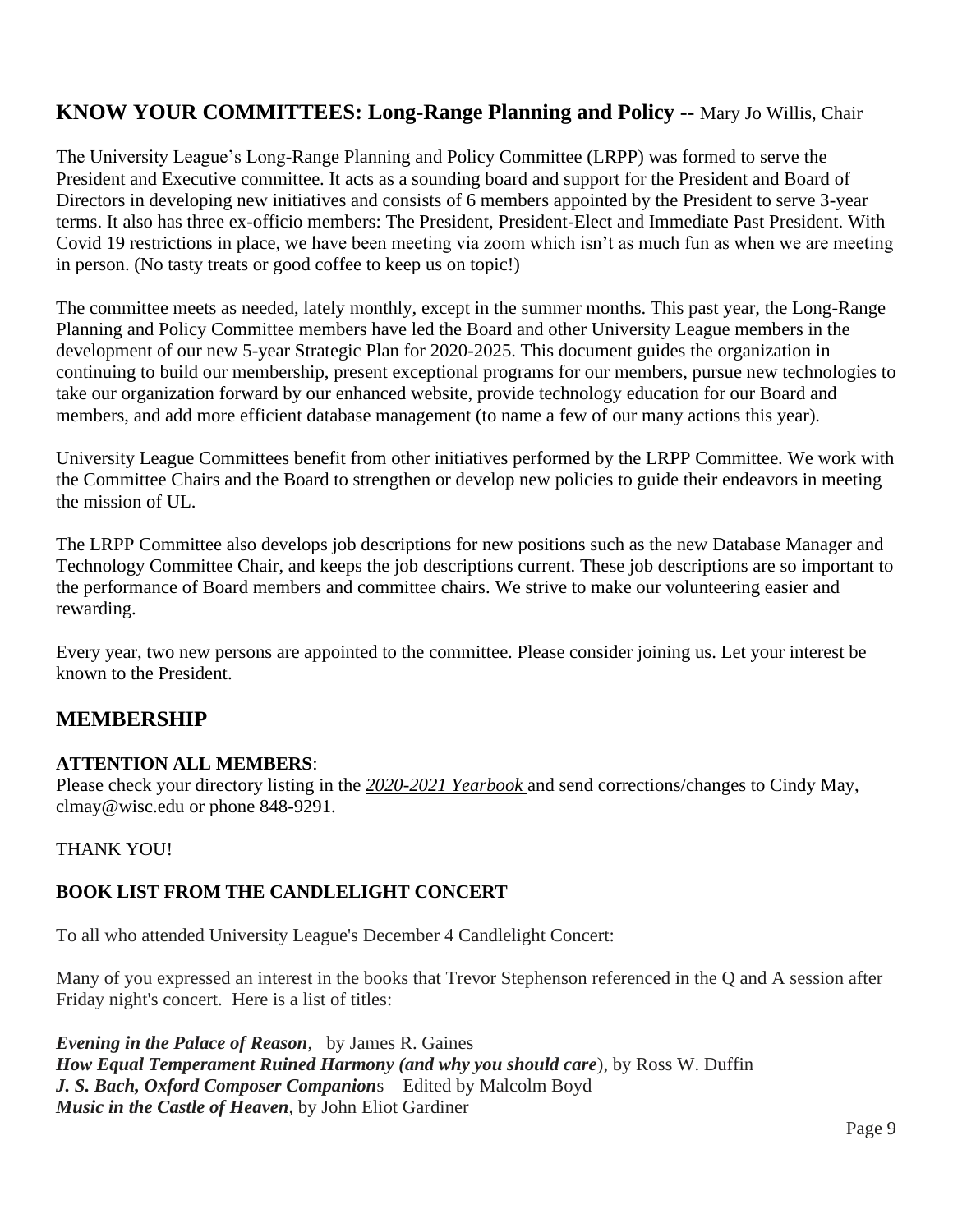| UNIVERSITY LEAGUE LECTURE & ANNUAL MEETING RESERVATION<br>Thursday, May 13, 2021, 11:00 am - 1:00 pm (Via Zoom)<br>Virtual meeting and Lecture by Sarah Marty<br>Cost: All are welcome at no charge.<br>Registration deadline: Monday, May 10, 2021.<br>Cost: All are welcome at no charge.<br>Registration deadline: Monday, May 10, 2021 |                                                                                                                                                                                                                                                                                   |  |
|--------------------------------------------------------------------------------------------------------------------------------------------------------------------------------------------------------------------------------------------------------------------------------------------------------------------------------------------|-----------------------------------------------------------------------------------------------------------------------------------------------------------------------------------------------------------------------------------------------------------------------------------|--|
|                                                                                                                                                                                                                                                                                                                                            |                                                                                                                                                                                                                                                                                   |  |
|                                                                                                                                                                                                                                                                                                                                            |                                                                                                                                                                                                                                                                                   |  |
| <b>Optional Donations:</b><br>Program (suggested \$5.00)<br><b>UL Great Dane Readers</b>                                                                                                                                                                                                                                                   | Where a Zoom link can be sent.<br>Accuracy is important.<br>On Wednesday, May 12, 2021, Joan Leffler will mail you the link to Zoom.<br>Beginning at 10:30 am on Thursday, May 13, 2021, the Zoom link goes live so, you may sign in at that time.<br>$\frac{\text{S}}{\text{S}}$ |  |
| General Scholarship (IMO/IHO)                                                                                                                                                                                                                                                                                                              |                                                                                                                                                                                                                                                                                   |  |
| (Donations "In Honor of" or "In Memory of", please circle IHO or IMO and provide contact information.)                                                                                                                                                                                                                                     |                                                                                                                                                                                                                                                                                   |  |
| DONATION TOTAL ENCLOSED:                                                                                                                                                                                                                                                                                                                   | $\frac{1}{2}$                                                                                                                                                                                                                                                                     |  |
|                                                                                                                                                                                                                                                                                                                                            |                                                                                                                                                                                                                                                                                   |  |
|                                                                                                                                                                                                                                                                                                                                            | (IMO and IHO contact Information)                                                                                                                                                                                                                                                 |  |
| You may register either by email:<br>university.league2017@gmail.com<br>or by snail mail to:<br>The University League, Inc. P.O. Box 5064<br>Madison, WI 53705-6488                                                                                                                                                                        |                                                                                                                                                                                                                                                                                   |  |

#### **NOMINEES FOR 2021-2022 BOARD OF DIRECTORS**

Assistant Treasurer: TBA Assistant Mailing: Beverly Priefer Assistant Secretary: Karen Harris Assistant Membership Chair: Linda Bauman<br>Assistant Program Chair: Joan Leffler Assistant Interest Group Chair: Barbara Drak Assistant Volunteer Opportunity Coord: Ellen Lewis Assistant Publicity Chair Co-Editor: Joanne Cantor Assistant Scholarship Benefit Director: Dory Christensen

# President Elect: Sandra Nuernberg Assistant Newsletter Editor: Betty Zeps Assistant Interest Group Chair: Barbara Drake

#### **The 2021 Nominees and Returning Board of Directors**

| President: Joan Leffler (second term)    | President Elect: Sandra Nuernberg     |
|------------------------------------------|---------------------------------------|
| <b>Assistant Secretary: Sally Lorenz</b> | Treasurer: Roma Lenehan (second term) |